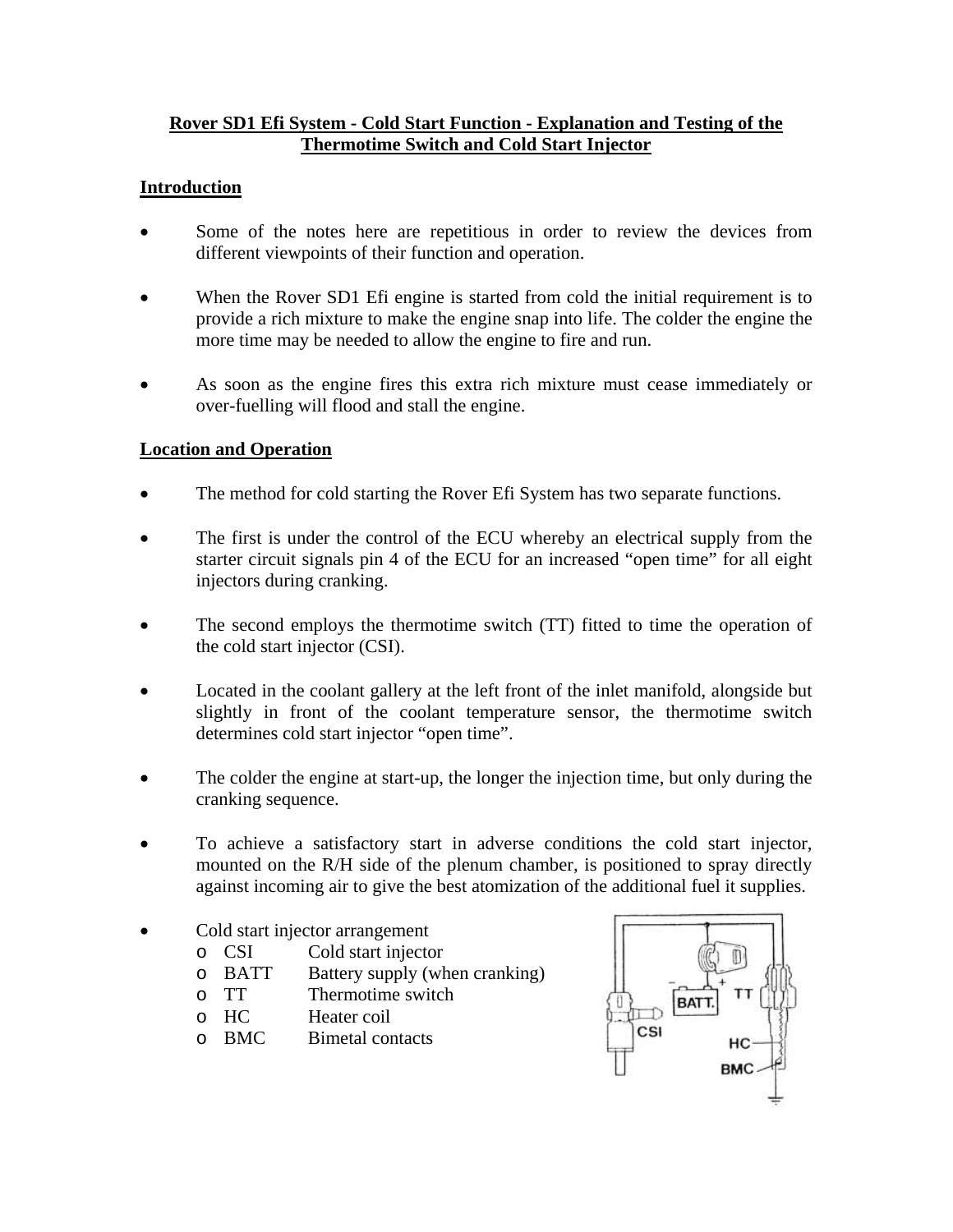- The thermotime switch contains a heater coil (HC) around bimetal operated contact points (BMC), and works as follows.
- During cranking in cold conditions current can pass through the closed contact points of the thermotime switch and cause the injector to operate. Simultaneously, current is passing through the heater coil to warm the bimetal. After a maximum of 12 seconds the expansion of the bimetal will open the contact points. The injector then ceases to operate to avoid an over-fuelling condition.
- In any case the injector will cease to operate as soon as the engine fires because it is only connected to the ignition system during cranking. When correctly tuned, the engine will fire and run long before the maximum 12 second limit is reached.
- At higher coolant temperatures the operating time progressively lessens, until at 35°C approximately, the thermotime switch contact points remain open and the cold start injector will not operate.

## **The Electrical Circuit**

- The thermotime switch (TT) seen here has a pair of contacts, one of which is mounted on a bimetal strip fitted with a heater coil.
- The cold start system is under the • control of the ignition switch (IS) and will only operate when the ignition is in the 'crank' position.



- When it can operate, the thermo-time switch ensures that:
	- $\circ$  The injector does not operate if the coolant temperature is greater than 35 $\degree$ C.
	- , o The injector operates only up to a maximum of 12 seconds to avoid flooding and the time depends on coolant temperature. In other words the injector only operates for the maximum 12 second period in temperatures of - 20°C. Warmer than this and the operating time gets proportionally less.
- In cold conditions the bimetal contacts are closed. Current is fed via the white/red • wire to the injector, then via the purple/blue wire to the contacts and earth, activating the injector. Because the bimetal is temperature sensitive, if the coolant is already above 35°C the contacts will be open and the injector cannot operate.
- The other connection from the white/red wire passes current through the heater • element raising the temperature of the bimetal which, after a maximum of 12 seconds breaks the contacts disconnecting the injector, even if cranking continues.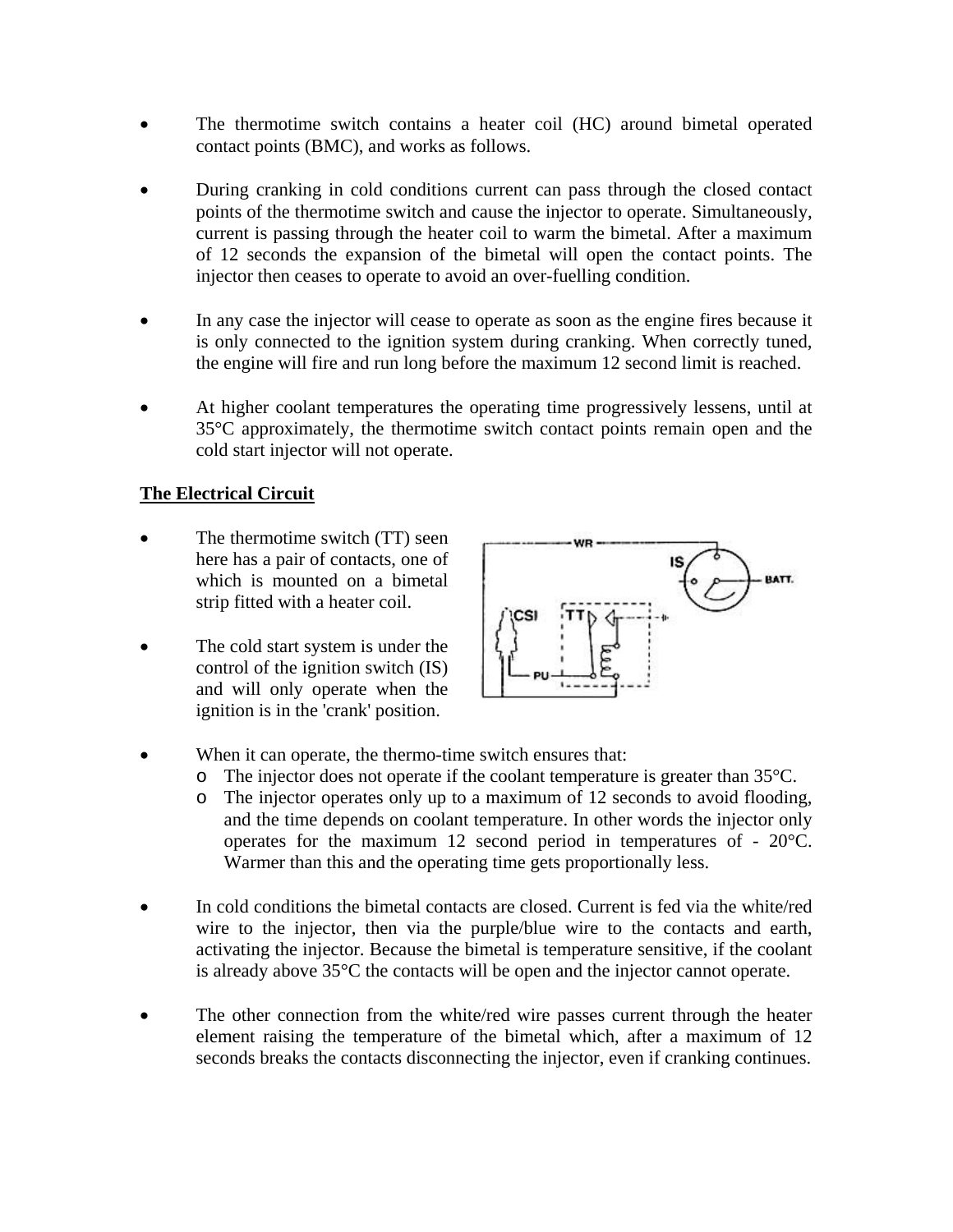# **Testing the Components and their Electrical Connections**

### **Cold Start Injector**

- Test Conditions •
	- o ECU multiplug disconnected
	- o Ignition OFF
	- o Disconnect thermotime switch and temporarily connect purple/blue wire (PU) to a good earth
	- o Connect an ohmmeter between the ECU multiplug pin 4 and earth to measure the resistance of the cold start injector.



- The reading should be 3 to 5 ohms (typically 3.5), if incorrect check •
	- o The temporary earth for good connections
	- o White/red wire (WR) and connections
	- o Purple/blue wire (PU) and connections
- If reading is still incorrect
	- o Disconnect the cold start injector and check its resistance
	- o Reading should be 3 to 5 ohms (typically 3.5).
- If still incorrect, renew the CSI.

## **Thermotime Switch**

- Test Conditions •
	- o ECU multiplug disconnected
	- o Ignition OFF
	- o Engine cold
	- o Reconnect the thermotime switch and disconnect the cold start injector.
	- o Connect an ohmmeter between the ECU multiplug pin 4 and earth to measure the resistance of the thermotime switch heater coil.
- The reading should be 30 to 40 ohms (typically 35), if incorrect check. •
	- o White/red wire (WR) and connections
- If reading is still incorrect
	- o Disconnect the thermotime switch and measure the resistance between the two terminals at the top of the unit.
	- $\circ$  Reading should be 30 to 40 ohms (typically 35).
- If still incorrect, renew the thermotime switch.
	- o If OK proceed to the final test to check the internal contacts.